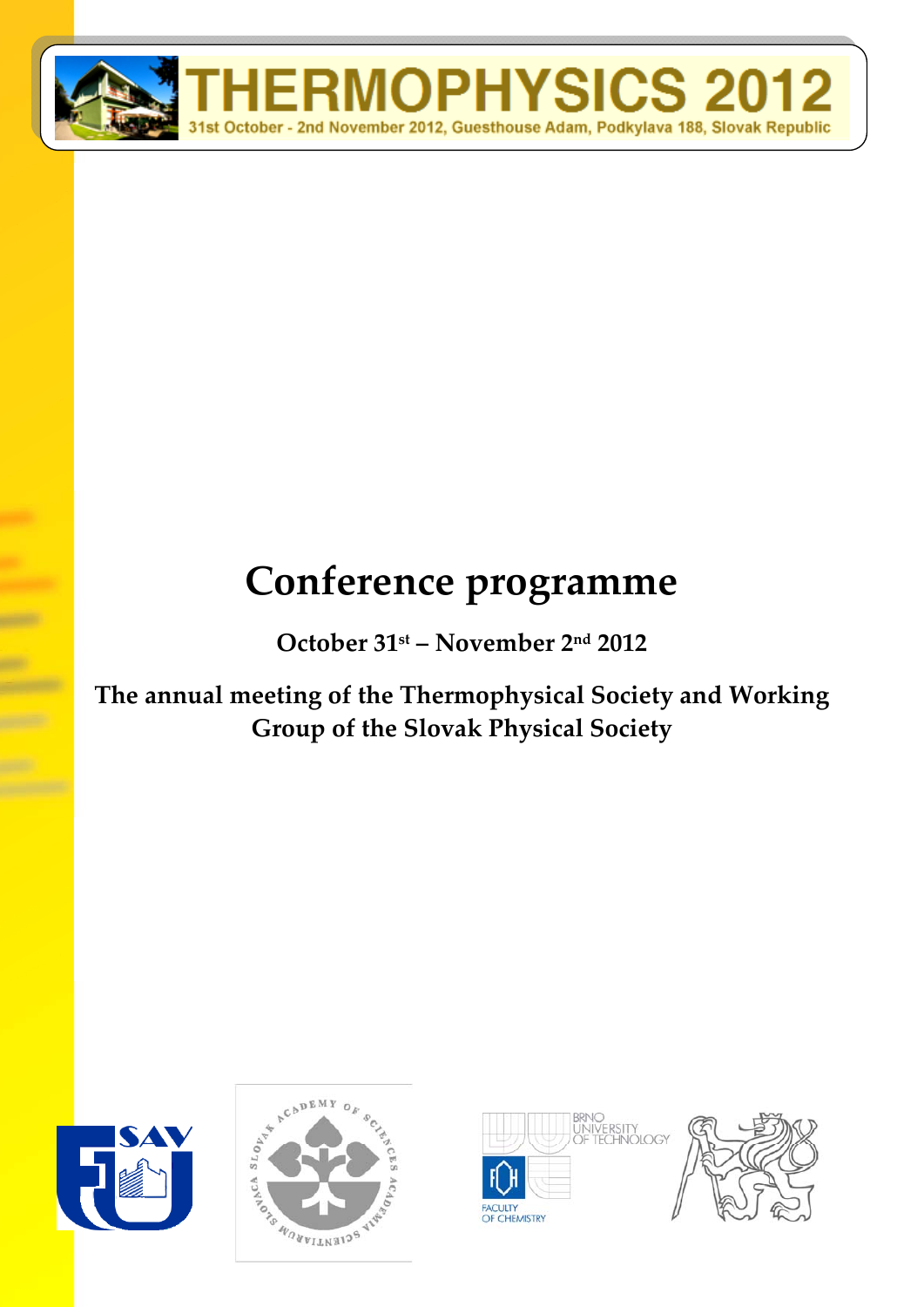## **October 31st 2012**

**13:00 – 14:45 Conference registration 13:30 Lunch**

#### **15:00** *Confernece openning – short invitation of conferecne chairman V.Boháč*

#### *Thermal performance and material properties*

#### *chairman Ľ. Kubičár*

*chairman P.Koniorczyk*

#### **15:10 Invited lecture (30 minutes)**

#### **Bert Verstraeten, Jichuan Xiong, Christ Glorieux**

Determination of the thermal diffusivity of paint and the thickness of a paint layer by photothermal IR thermography

**RMOPHYSICS** 

October - 2nd November 2012, Guesthouse Adam, Podkylava 188, Slovak Republic

|                                                                                                                                                          | Proc.page 247 |
|----------------------------------------------------------------------------------------------------------------------------------------------------------|---------------|
| <b>15:40 Lectures (3 x 20 minutes)</b> (to $16:00$ )(to $16:20$ )(to $16:40$ )                                                                           |               |
| Jozef Kováč, Anton Trník, Igor Medveď<br>Calcite influence on the thermal diffusivity of ceramic samples in the temperature range $25 -600^{\circ}C$     | Proc.page 81  |
| Ján Ondruška, Anton Trník, Dagmar Jandeková, Pavel Reiterman, Igor Medveď<br>The comparison of DTA and DSC curves for concrete with metakaolin addition. | Proc.page 142 |
| B. K. Sarkar, G. Pavlendova, I. Banik, A. S. Verma<br>Electronic and Thermal properties of Zinc Chalcogenides based on Density Function Theory           | Proc.page 198 |

#### **16:40 COFFEE BREAK (20 minutes)**

#### *Theoretical* **problems** *of thermal properties*

#### *17:00 Lectures (3 x 20 minutes)(to 17:20)(to 17:40)(to 18:00)*

| Janusz Zmywaczyk, Piotr Koniorczyk, Marek Preiskorn, Bogdan Machowski                                                       |               |
|-----------------------------------------------------------------------------------------------------------------------------|---------------|
| Identification of heat transfer coefficient inside a hollow cylinder containing a gas-dynamic control block of medium-range |               |
| ballistic missile                                                                                                           | Proc.page 265 |
| Stanislav Šťastník, Jiří Vala                                                                                               |               |
| Identification of thermal characteristics of a high-temperature thermal accumulator.                                        | Proc.page 214 |
| E. Martines-Lopez, L. Lira-Cortés                                                                                           |               |
| Analysis of Luikov's model in the process of heat and moisture transfer inside of a slab ofceramic                          | Proc.page 123 |
|                                                                                                                             |               |

#### 18:00 DINNER





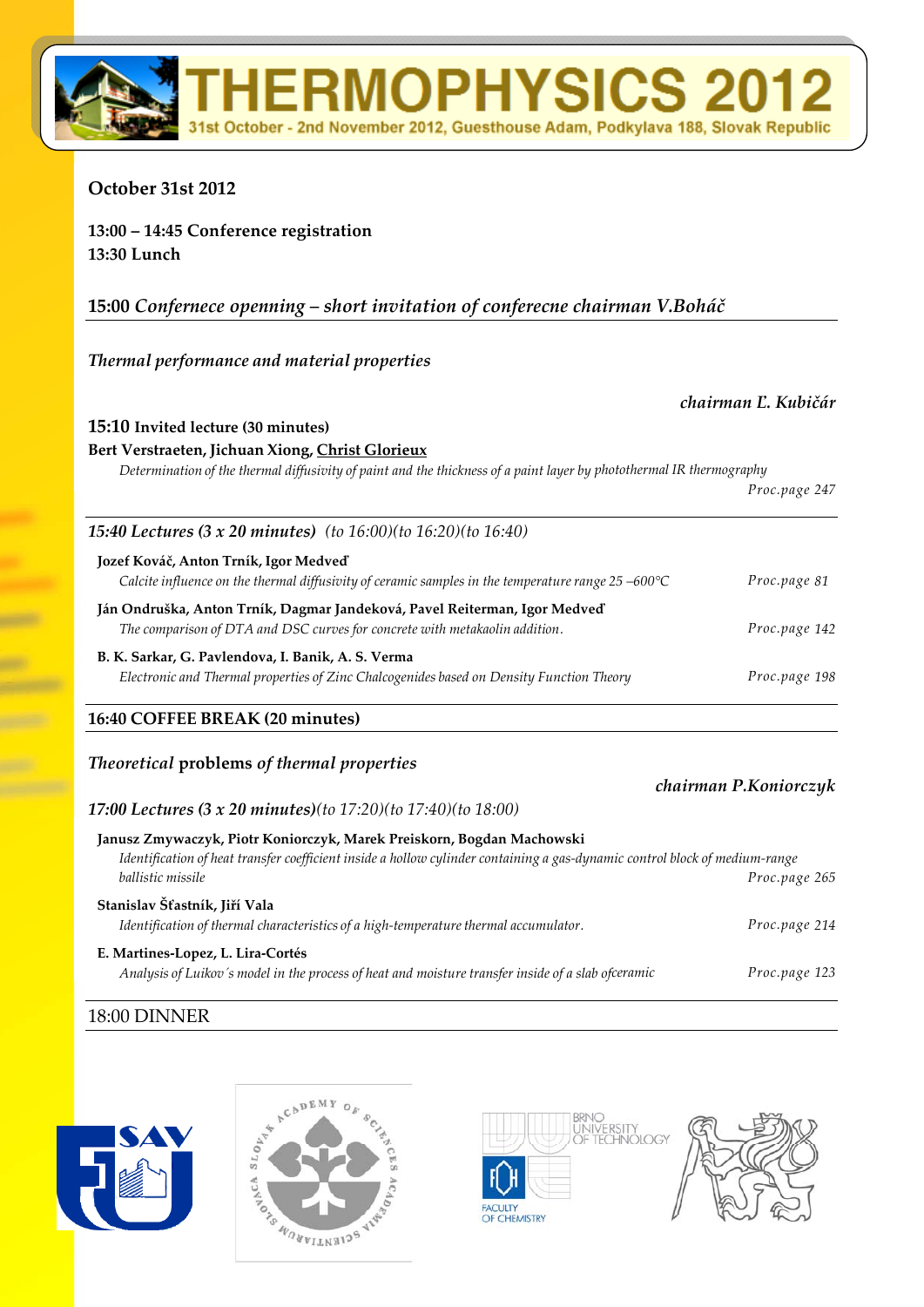**RMOPHYSICS 2** 

October - 2nd November 2012, Guesthouse Adam, Podkylava 188, Slovak Republic

#### **November 1st 2012**

| <b>Thermal properties of materials</b>                                                                                                                                                                         |                   |  |
|----------------------------------------------------------------------------------------------------------------------------------------------------------------------------------------------------------------|-------------------|--|
|                                                                                                                                                                                                                | chairman I.Medved |  |
| 9:00 Invited lecture (30 minutes)                                                                                                                                                                              |                   |  |
| Ismail H. Tavman, Alpaslan Turgut<br>Applications of thermophysics in science and industry – Nanofluids and PolymerNanocomposites                                                                              | Proc.page 223     |  |
| 9:30 Lectures (4 x 20 minutes) (to 9:50)(to 10:10)(to 10:30)(to 10:50)                                                                                                                                         |                   |  |
| Oldrich Zmeskal, Lenka Dohnalova, Stanislav Nespurek<br>Study of PCM material diffusivity.                                                                                                                     | Proc.page 258     |  |
| Svetozár Malinarič, Peter Krupa<br>Modification of the dynamic plane source method                                                                                                                             | Proc.page 98      |  |
| Ľuboš Podobník, Rudolf Podoba, Igor Štubňa, Peter Bačík<br>The firing temperature of Gothic bricks from Pác.                                                                                                   | Proc.page 192     |  |
| Vlastimil Boháč, Peter Dieška, Viliam Vretenár<br>The measurement of thermophysical properties of sandstone by pulse transient method using model for<br>cuboid form samples and influence of heat loss effect | Proc.page 23      |  |
| 10:50 COFFEE BREAK (20 minutes)                                                                                                                                                                                |                   |  |

# *Thermal properties of building materials chairman P.Matiašovský 11:10 Lectures (5x 20 minutes) (to 11:30)(to 11:50)(to 12:10)(to 12:30) (to 12:50)* **Vratislav Tydlitát, Jan Zákoutský, Robert Černý** *Heat Inertia Correction of Data Measured by a Conduction Calorimeter Proc.page 235* **Jan Kočí, Jiří Maděra, Jaromír Žumár, Zbyšek Pavlík, Robert Černý** *Evolution algorithms as tool for optimization of water vapour transport properties of cellularconcrete Proc.page.60* **Peter Matiasovsky, Peter Mihalka** *Determination of poromechanical coupling parameters for calcium silicate boards Proc.page 105*  **Viliam Vretenár, Ľudovít Kubičár, Vlastimil Boháč**  *Monitoring of concrete setting and hardening by thermophysical measurements. Proc.page 251*  **Zbyšek Pavlík, Milena Pavlíková, Petra Volfová, Martin Keppert, Robert Černý** *Early age properties of cement paste with pozzolanic admixture Proc.page 157*

# 13:00 LUNCH 13:40 CULTURAL PROGRAMME 19:00 SOCIAL PROGRAMME